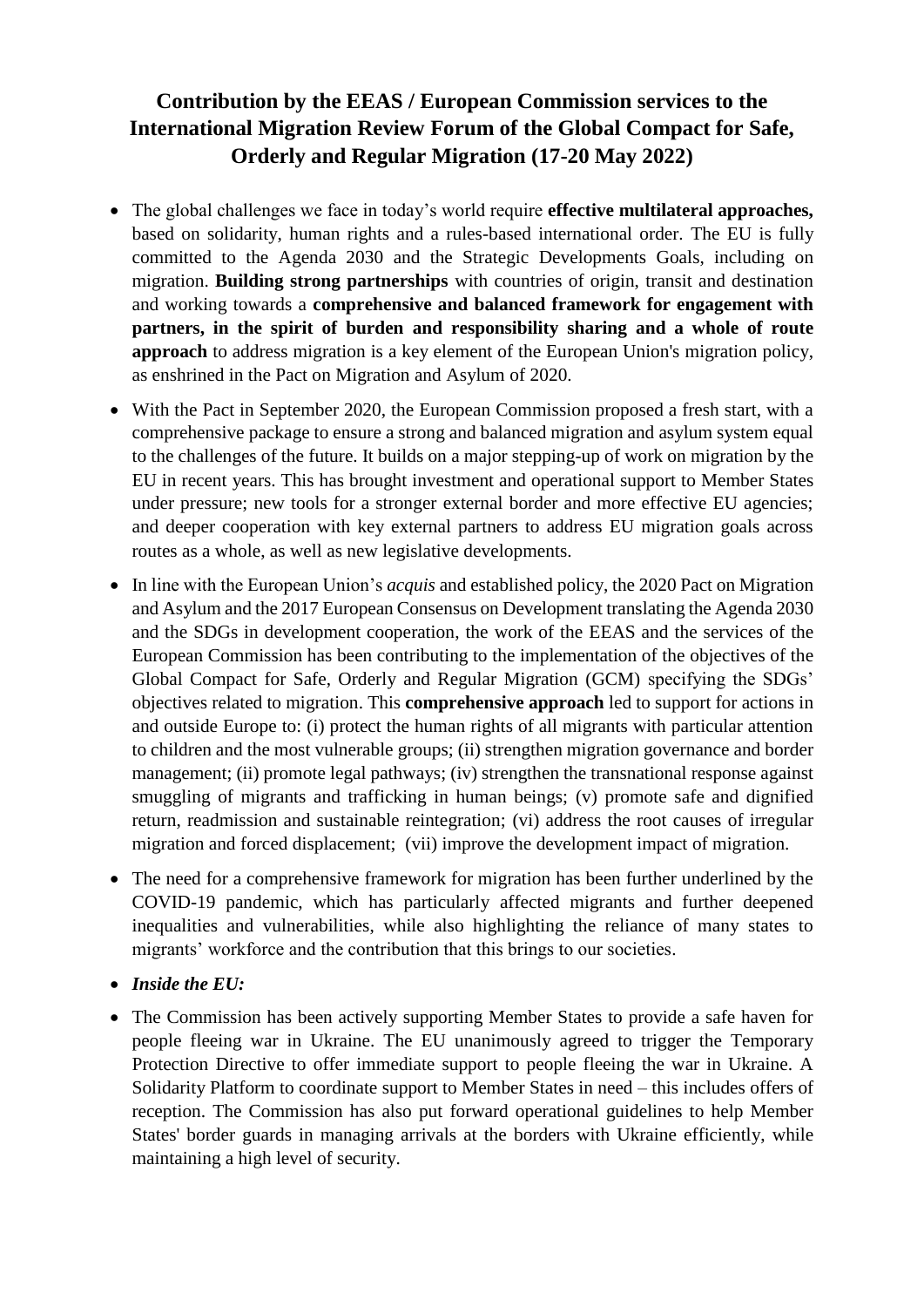- The Commission sought to help Member States to **minimise the impact of the pandemic**. This included guidance,<sup>1</sup> practical support from EU agencies and sharing of best practices in areas such as conducting interviews remotely and undertaking procedures online<sup>2</sup>. Funding rules were also changed and funding was directed at particular needs in Member States.
- The experience of the pandemic underlined once more the importance of building up a more **modern and coherent approach in migration management**. Timely information sharing proved essential, with the newly created **EU Migration Preparedness and Crisis**  Blueprint<sup>3</sup> shown to be a valuable platform to exchange about the response to the pandemic.
- **Saving lives** remains the number one priority of the EU. The continued high number of deaths on migratory routes towards the EU calls us for further action. Cross-border operational cooperation and timely information sharing are crucial. Inside the EU, we created the **European Contact Group on Search and Rescue** for that purpose. While national authorities remain ultimately responsible, search and rescue is also a key element of the European integrated border management.
- **Robust and fair management of external borders, including identity, health and security checks and individual assessment**, through human rights-based and vulnerability sensitive approaches is a key aspect of the EU's work under the Pact. We have worked in the past months to adapt border procedures to new risks such as COVID-19 and technological developments, with new legislative proposals<sup>4</sup> and by putting in place new smart solutions.
- The entry into force of the **European Border and Coast Guard** Regulation in December 2019 marked a major step forward in border management and a true example of European integration in the area of external border management. The first teams of the European Border and Coast Guard (commonly known as "Frontex") standing corps have been successfully deployed since 1 January 2021. In the framework of ongoing operational activities, large numbers of border guards, experts and equipment are deployed not only in EU Member States but also in partner countries in the Western Balkans.
- Two new information systems are on track to start operating in 2022-2023: The **Entry/Exit System (EES)**, which is an automated IT system for the registration of travellers from thirdcountries and the **European Travel Information and Authorization System (ETIAS)**, an IT system for the identification of security, irregular migration or high epidemic risks posed by visa-exempt visitors.

 $\overline{a}$ 

<sup>1</sup> Communication from the Commission COVID-19: Guidance on the implementation of relevant EU provisions in the area of asylum and return procedures and on resettlement (2020/C 126/02, 17 April 2020)

<sup>2</sup> For example, in the framework of the European Migration Network.

<sup>&</sup>lt;sup>3</sup> Commission Recommendation on an EU mechanism for Preparedness and Management of Crises related to Migration (Migration Preparedness and Crisis Blueprint), C(2020) 6469, 23.9.2020.

<sup>4</sup> Schengen Strategy: A Strategy "Towards a fully functioning and resilient Schengen area" (02/06/2021, COM/2021/277 final); Proposal for Council Regulation on the establishment and operation of an evaluation and monitoring mechanism to verify the application of the Schengen acquis and repealing Regulation (EU) No 1053/2013 of 7 October 2013 (COM/2021/ final); Proposal for a Regulation amending Regulation (EU) 2016/399 on a Union Code on the rules governing the movement of persons across borders (14/12/2021, COM/2021/891 final)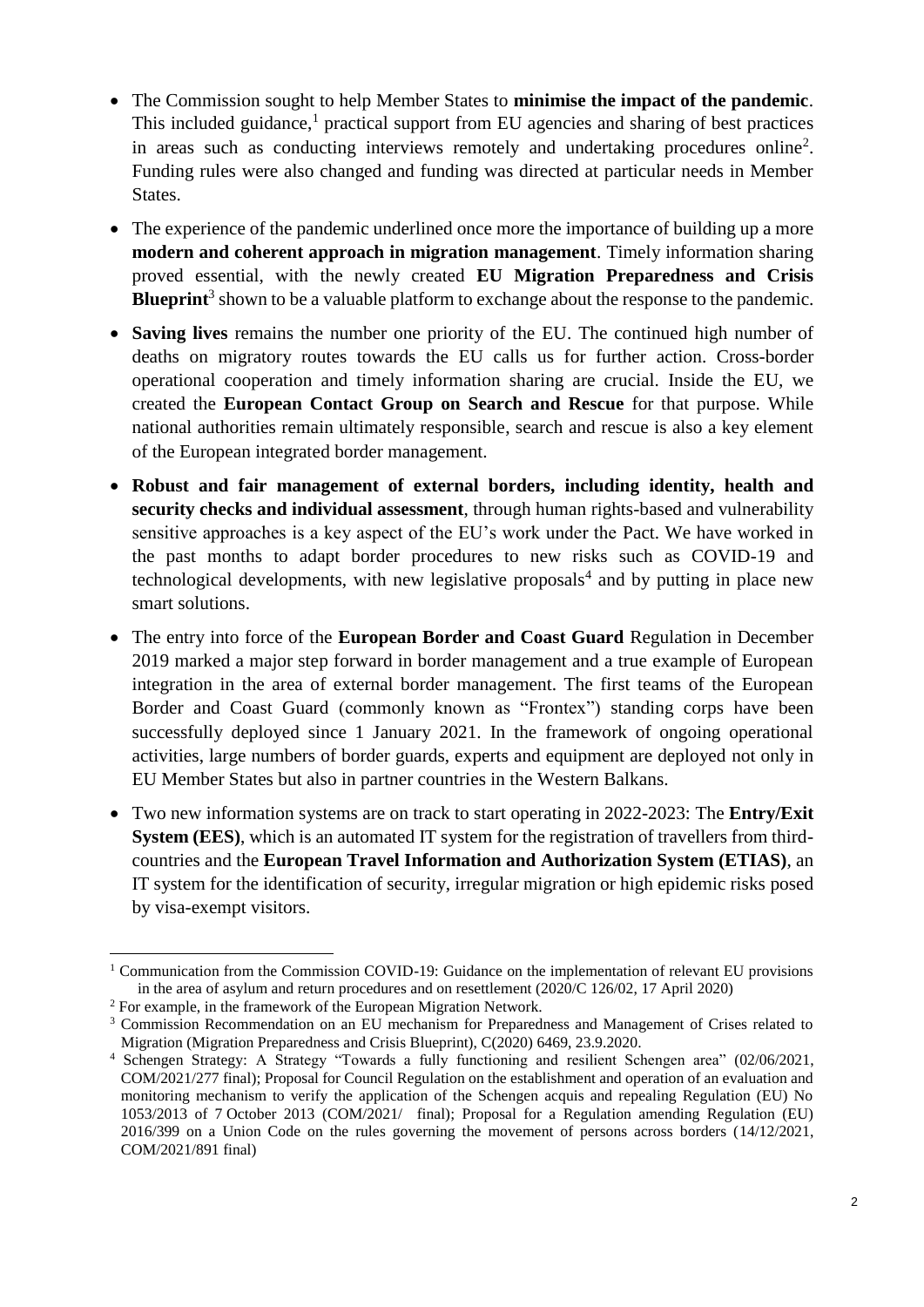- Expanding pathways for **legal migration**, including labour migration and the mobility of entrepreneurs, students and researchers is an important element of our comprehensive approach to migration. It offers significant benefits for countries of origin and destination alike. Around 3 million migrants come to the EU legally each year, and we have worked to improving EU rules, in full respect of national competences of our Member States, to make things easier for migrants wishing to come to the EU.
- For instance, the EU modernised its rules establishing conditions for highly qualified workers coming to live and work in the EU (so called EU Blue Card Directive<sup>5</sup>).
- The Commission has also conducted an assessment on relevant EU rules<sup>6</sup> and is currently working on a '**Skills and Talent package**' to be adopted in April 2022 that will include: proposals to enhance the Single Permit directive, which aims to ensure a simplified and unique procedure for applying for the right to work and reside in the EU, while giving protection and ensuring fair treatment, as well as the Long-term Residents directive, to improve the rights of third-country nationals who are already integrated in the EU; and a Communication that that will set out the next steps on the EU legal migration policy in the medium and longer term.
- The Commission adopted on 24 November 2020 a new **Action Plan on integration and inclusion (2021-2027).** The action plan proposes targeted and tailored support that takes into account individual characteristics that may present specific challenges to people with a migrant background. Although national governments are primarily responsible for creating and implementing social policies, the EU plays a key role in supporting Member States through funding, developing guidance and fostering partnerships with all those involved: migrants, host communities, social and economic partners, civil society and the private sector.
- The Pact on Migration and Asylum reaffirmed the commitment to providing protection to those in need through safe and legal pathways to the EU, set out in the dedicated **2020 Recommendation on legal pathways to protection in the EU**. The Recommendation calls on the Member States to scale up resettlement and promote **humanitarian admission** and other **complementary pathways** for people in need of international protection. On 7 October 2021, the Commission organised a High-Level Forum for supporting Afghans. On 9 July 2021, the Commission invited the Member States to submit pledges for places for the next ad hoc EU resettlement programme (covering mainly 2022), to be supported with EU funds (Asylum, Migration and Integration Fund, AMIF). Fifteen Member States submitted 60,000 pledges in total. In particular, as a follow up to the High-Level Forum, the Commission received more than 38,000 places pledged for Afghans, mostly for humanitarian admission of Afghan evacuees.
- Even in the midst of an unprecedented pandemic, EU Member States have managed to ensure the respect of the **right to seek and enjoy asylum**, including through innovative and urgent solutions, such as remote interviewing and online registration/processing of asylum

 $\overline{a}$ <sup>5</sup> Directive (EU) 2021/1883 of the European Parliament and of the Council of 20 October 2021 on the conditions of entry and residence of third-country nationals for the purpose of highly qualified employment, and repealing Council Directive 2009/50/EC

<sup>6</sup> Fitness check on EU legislation on legal migration, SWD(2019) 1055 final.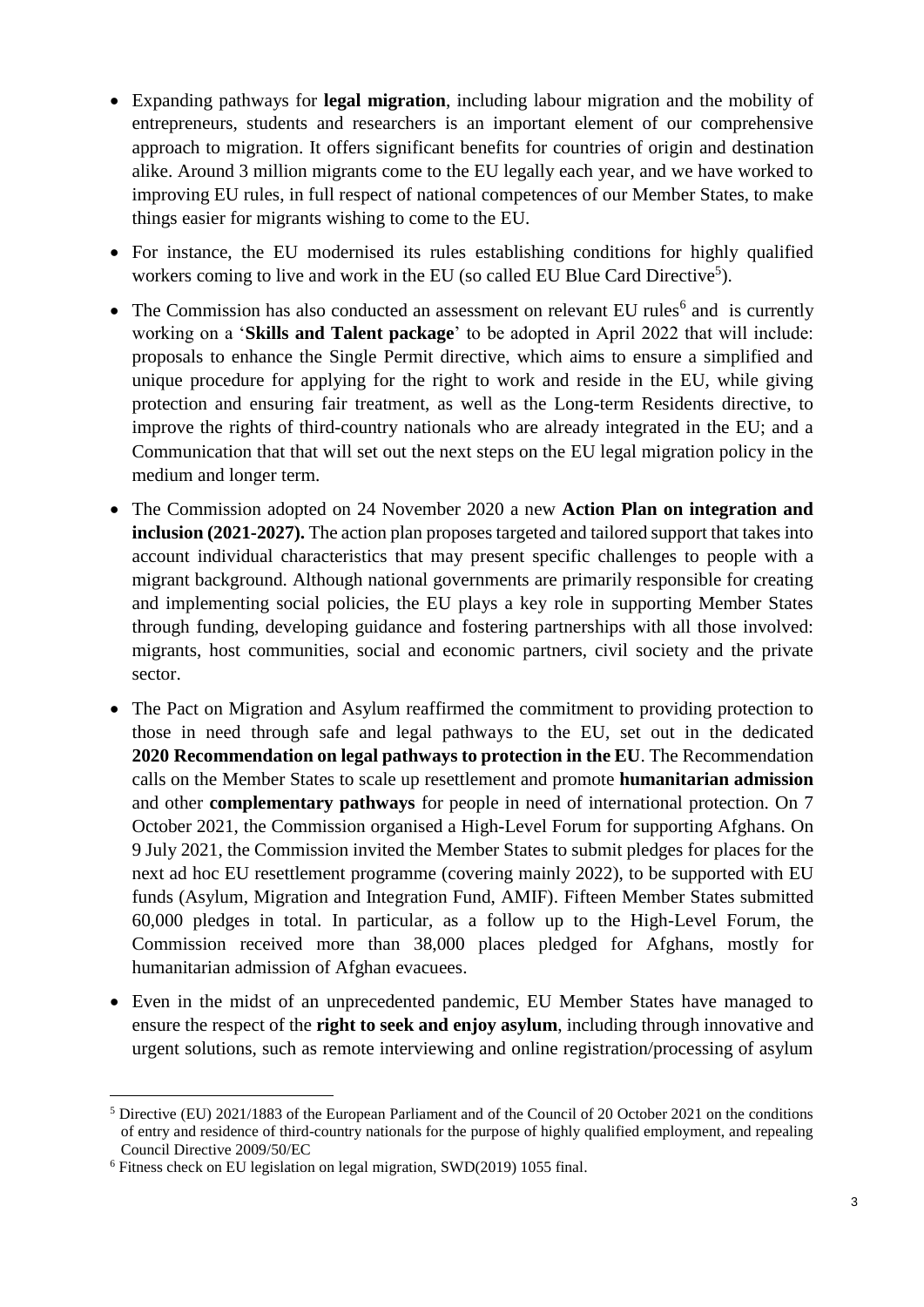claims. Since 2015, EU Member States granted 2.5 million people protection and gave more than 85,000 people a new home through resettlement.

- In January 2022, the EU Regulation creating a new **European Union Agency for Asylum** on the basis of the European Asylum Support Office entered into force. This will enable the Agency to further contribute with operational support in respect of asylum and reception to Member States with an increased budget.
- Regarding financial support, the **Asylum, Migration and Integration Fund** (AMIF) has provided the **financial means** to push forward the EU's comprehensive agenda on migration throughout 2014-2020. It supported actions in relation to asylum, including resettlement and relocation, integration of third country nationals and return operations. AMIF provided **support for asylum** to over 2 million individuals. AMIF' Emergency Assistance Instrument (EMAS) in 2015-2021 provided over  $\epsilon$ 2 billion to support Member States' asylum systems and reception capacities. The renewed AMIF, part of the Multiannual Financial Framework for 2021-2027 will amount to  $\epsilon$ 9.882 billion, dedicated to Member States' programmes as well as to emergency assistance, resettlement and humanitarian admission from non-EU countries, and to relocating asylum-seekers and refugees inside the EU, as part of solidarity efforts.
- European Social Fund has supported actions for benefit of migrants in the field of education, training, employment and social inclusion. By the end of 2019, around 5.2 million people belonging to the group of 'migrants, participants with foreign background, minorities' has received ESF support. In addition, the EU programme for employment and social innovation (EaSI) supported five projects testing innovative solutions for fast-track integration of refugees and their families (2017-2021). The mutual learning conference on integration of migrants with focus on skills intelligence and learning, housing, women and children was organised in November 2021 for benefit on policy makers and stakeholders in the EU and contributed to dissemination of good practices in these areas.
- In order to reinforce the **transnational response to smuggling of migrants**, the European Commission adopted last year a renewed EU action plan against migrant smuggling for 2021-2025. It strengthens our actions to counter smuggling, by setting up operational partnerships with partner countries, by protecting the fundamental rights of migrants, by improving EU rules on sanctioning smugglers and employers, and by addressing new challenges, such as the instrumentalisation of migrants for political purposes.
- The prospect of employment, even illegal employment, is a key factor that incentivises irregular migration. Under the Pact, the Commission announced that it would assess how to strengthen the effectiveness of the **Employers Sanctions Directive** and a Communication adopted in September 2021 proposes a way forward to strengthen implementation, focusing on sanctions against employers, measures to protect the rights of irregular migrants, and inspections.
- To **strengthen the transnational response to trafficking in human beings**, we have also adopted last year a new Strategy on Combatting Trafficking in Human Beings for 2021- 2025, which sets out a comprehensive response to trafficking in human beings. The four key priorities are reducing the demand; breaking the criminal model; protecting and empowering victims and cooperating with partners internationally.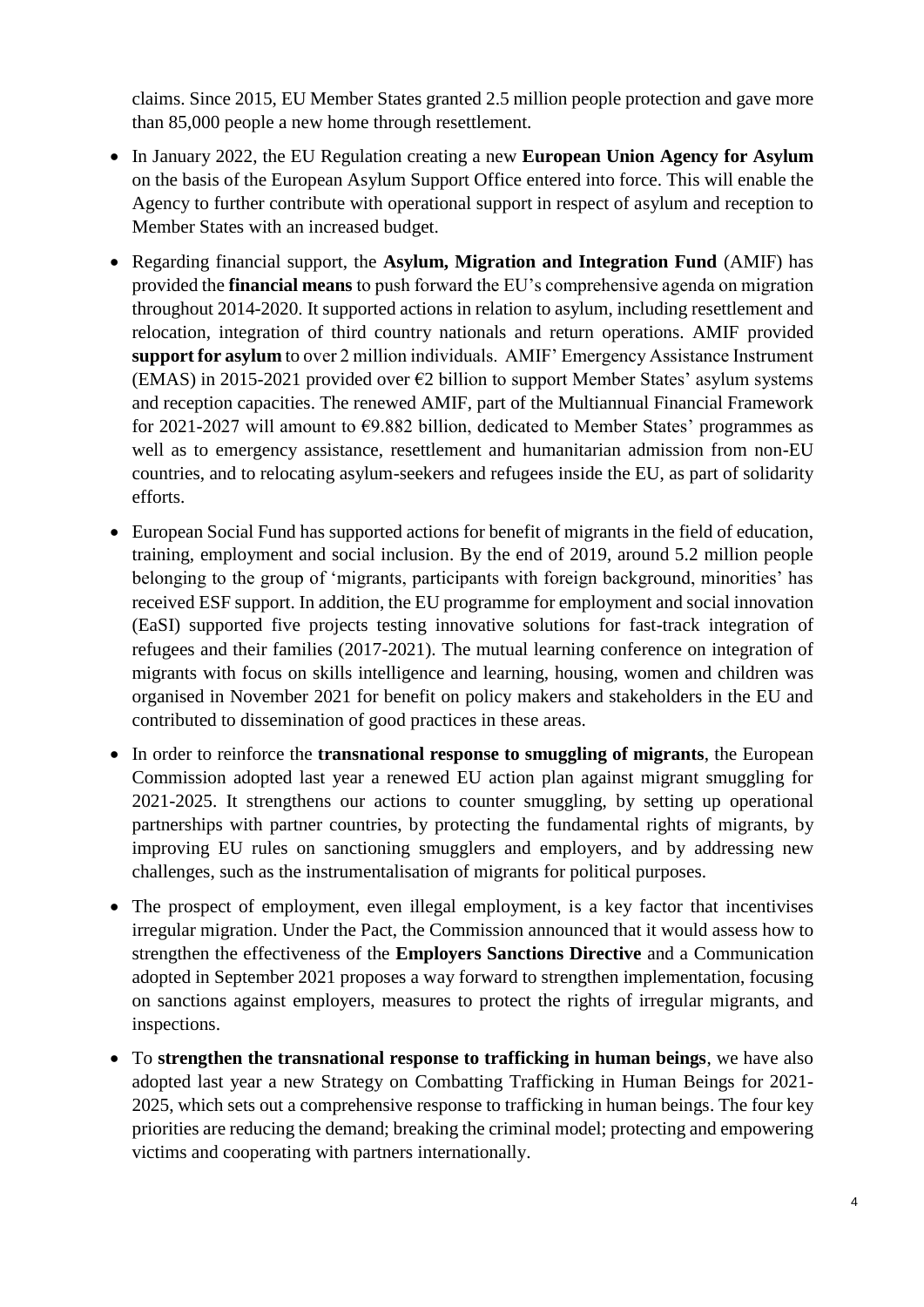- **Safe, dignified and effective returns, readmission and sustainable reintegration** are important elements of the comprehensive EU approach to migration. The Commission has worked to improve both the EU's internal rules, procedures and capacities (setting up of a High-level Network on Return and the upcoming appointment of a Return Coordinator, reinforced mandate of Frontex), reinforcing cooperation with partners, which COVID-19 has rendered often difficult. Our work addresses returns from the EU, but also support for returns from transit countries to countries of origin. An important example of the latter is the EU-IOM Joint Initiative for Migrant Protection and Reintegration. We believe that agreed procedures are an effective tool for enhancing readmission cooperation.
- In April 2021, the Commission adopted an **EU strategy on voluntary return and reintegration** aiming at promoting the voluntary returns and improving the quality and impact of EU and national programmes in this field, so to contribute to building an effective system of returns from the EU. The Strategy also calls for stronger partnerships with partner countries, for their gradual increase of ownership on the reintegration process and establish better links with development initiatives to ensure sustainable reintegration.

*Externally:*

- As regards the unfolding conflict in Ukraine, on 1 March, the Commission announced at least €500 million of additional EU funding for response activities dealing with the humanitarian consequences of the crisis. This includes  $\epsilon$ 93 million for emergency aid programmes to help civilians affected by the war in Ukraine, as part of an urgent aid appeal by the United Nations, and €330 million for EU Emergency Support Programme in favour of Ukraine.
- In line with the guiding principles of the GCM specifying and implementing the Agenda 2030, the European Commission and the EEAS have been engaged in building genuine and **tailor-made partnerships, to support partner countries** to strengthen their capacities on all aspects of migration and migration management. **Bilateral, regional and multilateral dialogues** have intensified and encompass issues such as saving lives at sea, protecting the human rights of migrants, developing evidence-based migration governance systems, tackling migrant smuggling and human trafficking, enhancing border management, visa facilitation, promoting legal and circular migration and mobility, return, readmission and sustainable reintegration, as well as addressing the root causes of irregular migration and forced displacement.
- The EU aims to **mitigate the impact of COVID-19 on migration,** including on migrants themselves, as part of its external responses to the pandemic. In that context, the EU is committed to international cooperation and multilateral solutions, and rallied behind the UN Secretary General's efforts to coordinate a UN-wide response. As part of the EU's global response, amounting to  $\epsilon$  46 billion and implemented through the Team Europe approach (combining resources from the EU, its Member States, and financial institutions, in particular the European Investment Bank and the European Bank for Reconstruction and Development), the EU focuses on already vulnerable populations such as migrants and their host communities.
- The EU is committed to playing its role in achieving global vaccination. Team Europe has provided more than USD 3 billion (i.e. the equivalent of 400 million vaccine doses) to the Covax Facility, and the EU remains the main financial donor to COVAX, together with the US. We are also supporting the COVAX Humanitarian Buffer, which helps deliver vaccines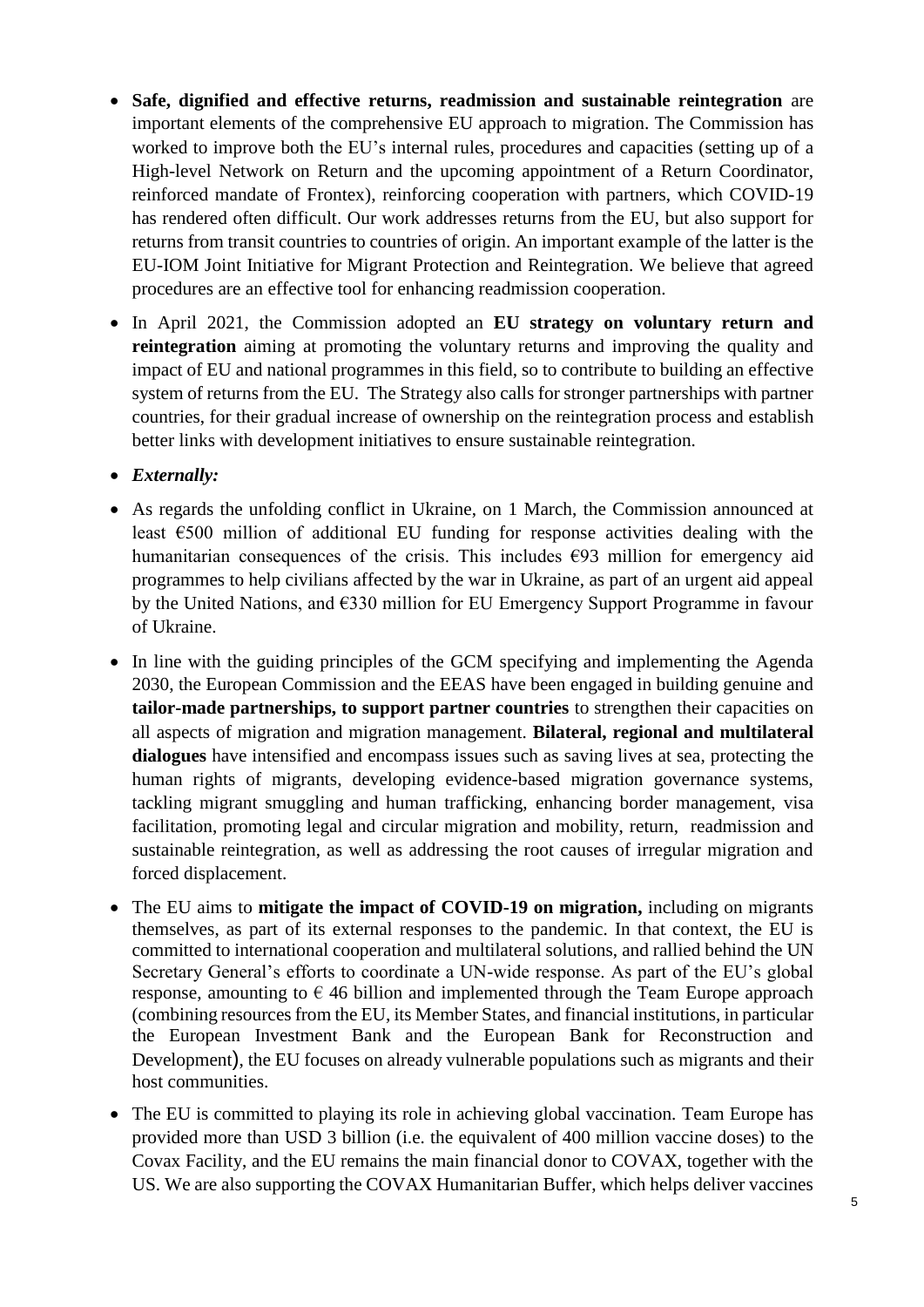to people in vulnerable situations who could not be reached through national vaccine deployment plans. During the recent EU-AU Summit, The EU reaffirmed its commitment to provide at least 450 million of vaccine doses to Africa, in coordination with the Africa Vaccine Acquisition Task Team (AVATT) platform, by mid-2022.

- In our development cooperation fund for 2021-2027, the **Neighbourhood, Development and International Cooperation Instrument- Global Europe**, 10% of the funding is dedicated to actions related to migration and forced displacement. These will support our sustained cooperation with partners towards the SDGs, including through migration partnerships encompassing support to improved migration management, the fight against irregular migration, upholding the rights of migrants and forcibly displaced persons, sustainable solutions for refugees, as well as the direct root causes of migration.
- Concerning the implementation of the GCM in partner countries the EU support includes also the "EU-UN partnership for Migration Capacity Building" project, through which we have joined forces with IOM to support "GCM champion countries" to implement modern migration policies.
- Within this external work, we recognise the urgent need to consider the complexity of and address the adverse effects for human mobility of **climate change and disasters,** which are exacerbating already dire situations. The EU is looking forward to assuming for a period of 18 months the **Chairmanship of the Geneva-based Platform on Disaster Displacement (PDD) as of 1st July 2022,** which will allow us to put the issue of disaster and climaterelated displacement high on our agenda, and to strengthen our efforts for more coordinated action in this area.
- Partnership with **African countries** has been further strengthened, building also on the implementation of actions under the five pillars of the **Joint Valletta Action Plan** (2015), co-operation within the **Khartoum and Rabat processes**, and in the context of the cooperation with the **African Union** on migration, notably through the Continent-to-Continent Migration and Mobility Dialogue (C2CMMD). Migration and mobility are also part of the new 2020 EU Communication "Towards a Comprehensive Strategy with Africa" and of the next cycle of EU-ACP relations.
- Under the previous budget cycle, the **EU Emergency Trust Fund for Africa (EUTF),** with over €5 billion, allowed to work faster and with more flexibility jointly with African partners in the Sahel and Lake Chad, the Horn of Africa and in the North of Africa regions. So far, 254 actions consisting of 676 individual projects have been implemented under the EUTF. Specifically in North Africa, €888 million have been committed for four strands of action: i) support to improved migration governance; ii) support to labour migration and mobility; iii) protection of vulnerable migrants, voluntary return and sustainable reintegration, as well as community stabilisation (including through support to municipalities along migration routes; iv) integrated border management.
- A close, strategic partnership has been put in place with UN agencies in the context of the **trilateral African Union-European Union-United Nations (AU-EU-UN) Task Force** to address the situation of migrants and refugees stranded in Libya. Thanks to the work of the Task Force and with support of the Trust Fund, around 53,000 voluntary humanitarian returns have taken place since 2017; assistance is being provided at disembarkation points,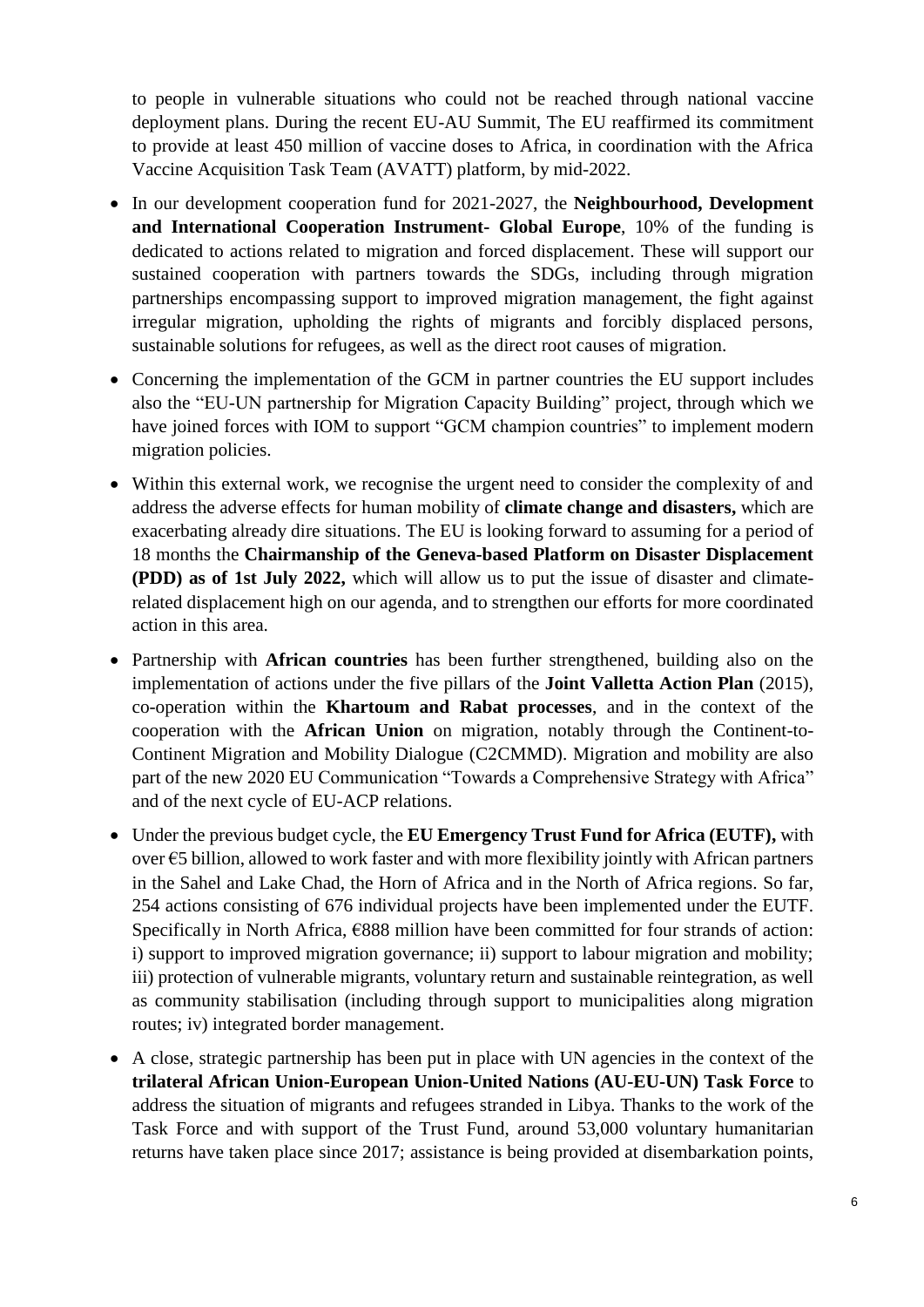at detention centres when access is possible, and to support host communities, as well as promoting alternatives to detention.

- The **EU-IOM Joint Initiative for Migrant Protection and Reintegration** has been designed to provide a coherent framework to save lives, protect and assist migrants along the Central Mediterranean Route. The Initiative contributed to assist more than 106,799 migrants to return to their country of origin, mainly from Libya (38,844); and more than 98,570 migrants were assisted after their return, of which more than 91,627 have engaged in reintegration support in their country of origin.
- A number of African countries have been partners in the first **legal migration pilot projects** managed by EU Member States and supported by the European Commission. Building on the experience with the pilot projects on legal migration, in June 2021 the EU launched the **Talent Partnerships**, as a new tool to provide comprehensive policy and funding framework to better match skills and needs between the EU, its Member States and a number of targeted partners countries. These actions will foresee extensive training for aspiring migrant workers, which will help in addressing challenges relating to difficulties in skill recognition across borders.
- Considering forced displacement, the support from the EU and Member States in relation to the **Syrian** crisis made it the biggest donor worldwide, with  $\epsilon$ 24.9 billion mobilised since 2011. In June 2021, the European Council agreed to continue support to Syrian and other refugees and their host communities. The Commission has set out a four year package that will amount to over  $\epsilon$ 5.7 billion, with over  $\epsilon$ 3.5 billion targeted on refugees within Turkey, and €2.2 billion for beneficiaries in Syria, Lebanon, Jordan, and Iraq.
- Despite some challenges, the **EU-Turkey Statement** of March 2016 brought support to millions of refugees and migrants in Turkey, Syrians and others, as part of a broader package. The Statement has seen a significant decrease in the loss of human life making dangerous journeys to Europe, and a major reduction in irregular crossings from Turkey to the EU. The Facility for Refugees in Turkey (FRiT) is delivering  $66$  billion to support Syrian refugees and host communities. Tangible impacts include direct support to over 1.8 million vulnerable refugees to meet their basic needs, and allow over 680 000 children to attend school on a regular basis.
- The EU remains committed to supporting the people of **Afghanistan**. The seriousness of the humanitarian and economic crisis requires a strong and concerted response. President von der Leyen on 12 October 2021 announced an EU Afghan Support Package for the Afghan people and neighbouring countries worth  $\epsilon$ 1 billion<sup>7</sup>. This includes a five-fold increase of the EU's humanitarian contribution now exceeding  $\epsilon$ 300 million ( $\epsilon$ 227 million of which is already committed in operational programmes), through which the EU will continue providing humanitarian assistance. Specific attention is being paid to the needs of Internally Displaced Persons (IDPs) within the country. The EU Afghan Support Package also includes assistance to provide for basic needs worth over  $E250$  million, which refers to actions addressing directly (without government intermediation or interference) urgent needs and

 $\overline{a}$ 7 Funding sources: the Humanitarian Instrument (HUMA) including the Solidarity and Emergency Aid Reserve (SEAR), the NDICI-Global Europe (NDICI-GE), the (ex-) Development Cooperation Instrumend (DCI) and AMIF.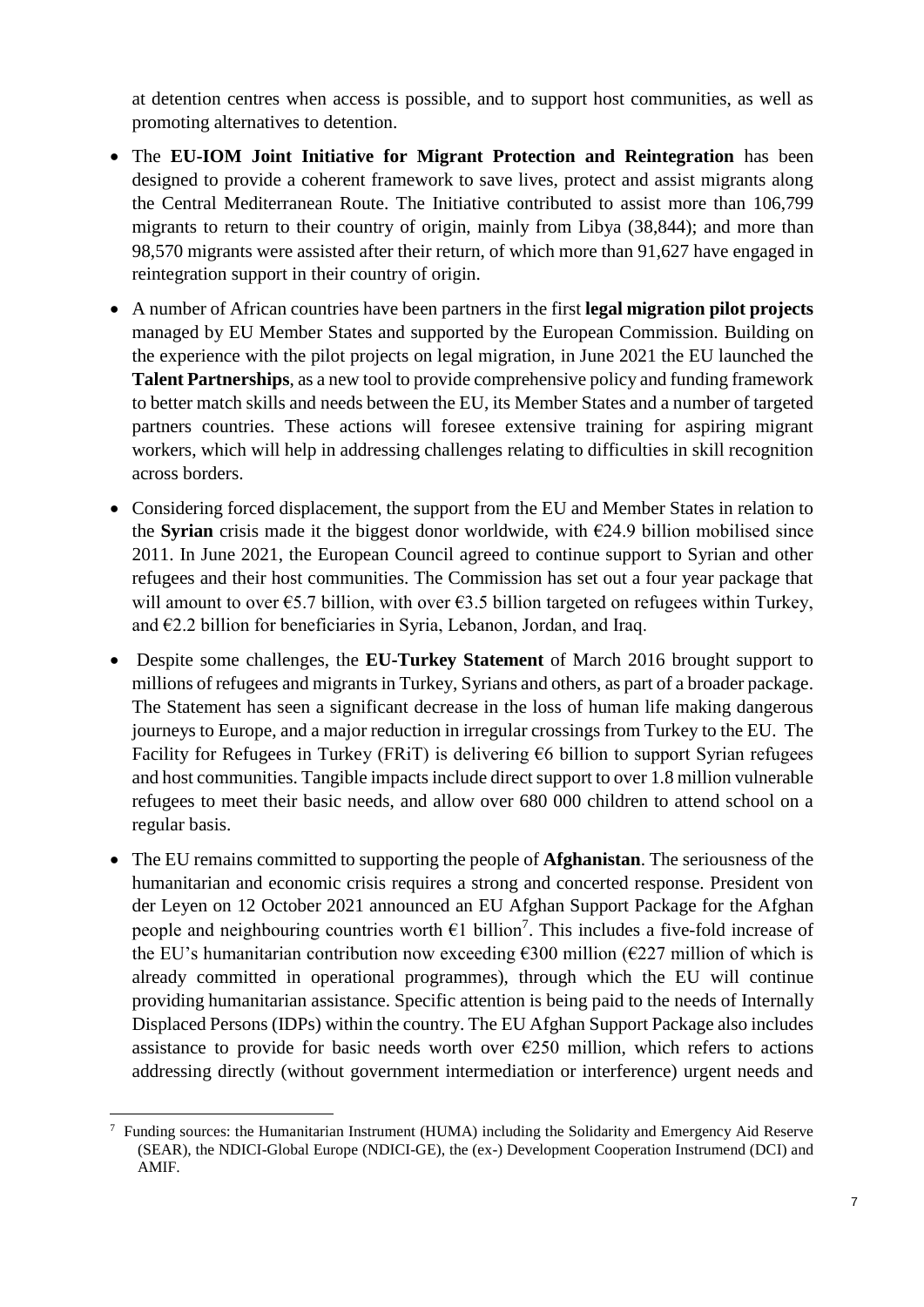livelihoods of the local populations. As chair of the Core Group of the SSAR Platform in 2021 and 2022, the EU is seeking to strengthen the international response to the Afghan refugee situation and to stimulate further political, financial and material commitments. In addition, EU funding supports the Member States that pledged resettlement and humanitarian admission places for Afghans most at risk.

- In striving to enhance the development outcomes of migration, the EU has supported **regional and national efforts** in the ASEAN region to promote fair recruitment and decent work with ILO and UNWOMEN.
- The **EU has also been at the forefront of the response to the Venezuelan migration crisis** providing humanitarian and development aid inside and outside Venezuela, including support to Venezuelan migrants and host communities in neighbouring countries. On 26 May 2020, the virtual International Donors Conference in Solidarity with Venezuelan Refugees and Migrants in the Countries of the Region raised  $\epsilon$  144.2 million in grants from EU funds and  $\epsilon$  400 million in loans from the European Investment Bank. Subsequently, at the International Donors' Conference of 17 June 2021, the EU pledged a further  $\epsilon$ 144 million in humanitarian and development aid.
- The EU has been providing protection and immediate relief to vulnerable populations in Central America and Mexico forced to leave their households as consequence of the poverty and widespread violence in the area.
- The EU is also committed to a number of global actions related to various aspect of a comprehensive migration as described in the GCM. For instance, with the **REFRAME programme of ILO**, the EU has supported fair recruitment in several key migratory corridors. Through the **EU Global Diaspora Facility (EUDiF) of ICMPD,** the EU contributes to facilitate engagement and cooperation between countries of origin and their diaspora. Through the **Migration EU Expertise (MIEUX)** initiative with ICMPD and the support to the UN migration network with IOM, the EU supports capacity building on migration. Through the '**Lives in Dignity' Facility**, the EU supports UNHCR and pilot actions on forced displacement. Through the **PRIME programme of IFAD**, the EU contributes to the productive use of remittances in Africa.
- Regarding **improving evidence based policymaking, knowledge and data gathering**; the EU supports the Joint Data Center on Forced Displacement of UNHCR and the World Bank. At the same time, the Knowledge Centre on Migration and Demography from the Commission Joint Research Centre (JRC) set-up the 'Atlas of Migration' available online, identifying forced displacement among the issues that should be followed. Eurostat is one of the organisations steering the Expert Group on Refugee and Internally Displaced Persons Statistics (EGRIS), developing a set of international recommendations and manuals. The EU's Horizon Research framework programme has become the largest funding body of research on migration, with more than 40 international research projects on migration. The Pact on Migration and Asylum also included proposals aimed at better data and situational awareness (the amended Eurodac proposal and the Migration Preparedness and Crisis Blueprint). The amendment of the Migration Statistics Regulation (862/2007) was adopted in June 2020.
- The EU is committed to promote **gender equality**, which also applies in relation to people on the move. The EU adopted on 25 November 2020 a new Gender Action Plan for the EU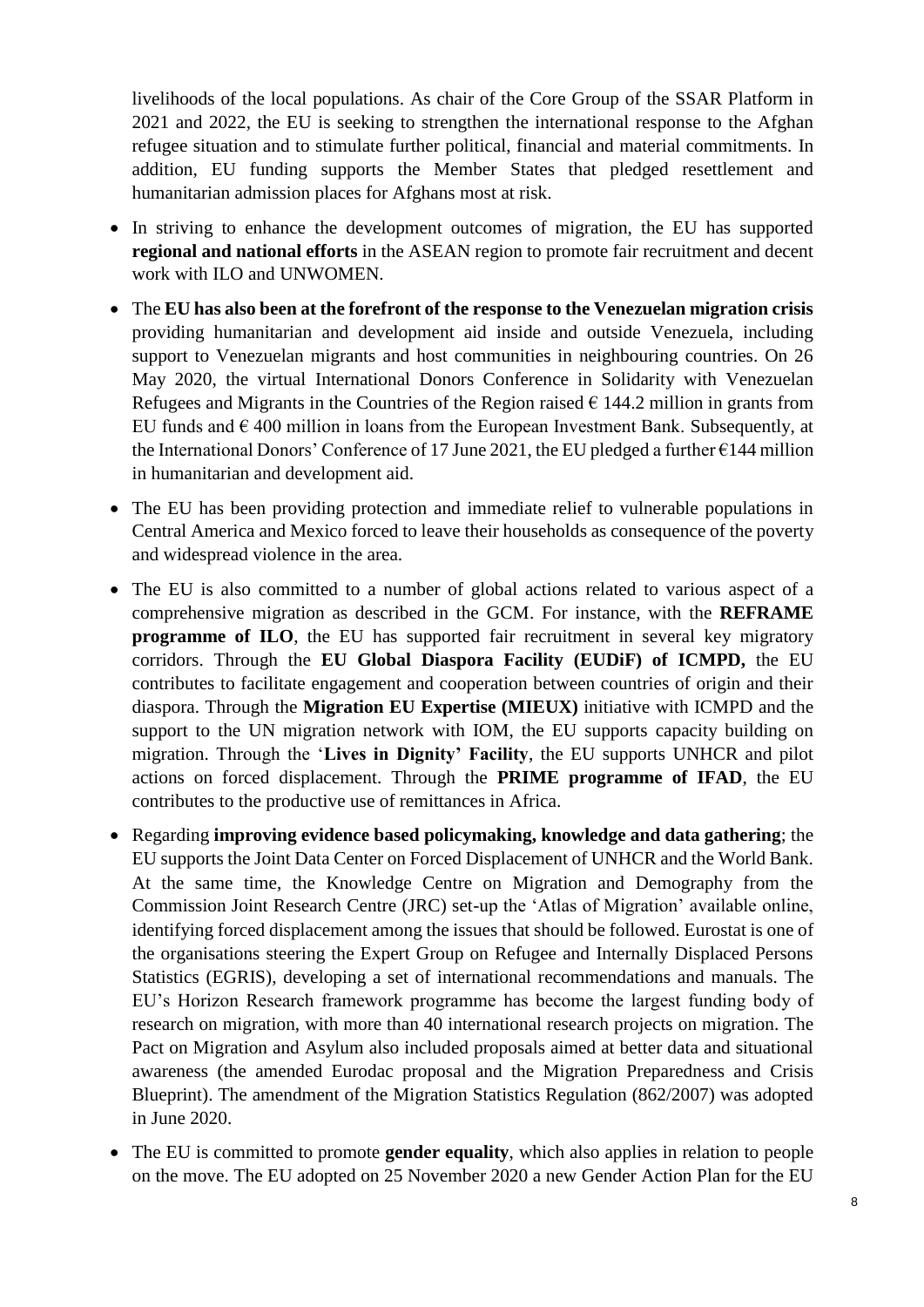external action for 2021-2025, which sets out the EU's political and operational roadmap towards a gender-equal world and calls for the EU to scale up its contribution to reach Sustainable Development Goal 5 (gender equality) in its external policy areas. Such engagement was confirmed in the NDICI-Global Europe, which specifies that at least 85 % of new actions should have gender equality as a principal or a significant objective and that at least 5 % of those actions should have gender equality and women's empowerment as a principal objective. The first EU LGBTIQ Strategy was adopted on 12 November 2020, which strives to build a Union where diversity is celebrated as part of Europe's collective richness, where all people can be themselves without risk of discrimination, exclusion or violence.

- **Child protection**: the new Strategy on the Rights of the Child adopted in March 2021 reaffirms the importance of the 2017 "Communication on the protection of children in migration", the actions and recommendations of which continue to be implemented by the EU and the Member States, as the main framework for the EU policy in this area. The Pact on Migration and Asylum contains several proposals aimed at reinforcing the legal guarantees for children in migration proceedings. This approach has also been supported in the external action of the EU with several programmes with UNICEF on children in migration in South East Asia, Central America and Southern Africa.
- *Future:*
- **Helping countries hosting large numbers of refugees and displaced people** will continue to be a priority. Providing protection to those in need and enabling a life in dignity are deeply rooted in the European values. Refugee hosting countries are encouraged to provide protection, access to basic services preferably through national systems and enable refugees to access self-reliance through access to the employment market. The EU has been supporting partner countries in this direction through its development assistance. At the same time, the EU humanitarian action continues to provide emergency assistance to persons in need.
- **Building economic opportunities and addressing root causes of irregular migration and forced displacement** will continue to be a priority for the EU. The EU and its Member States are the world's largest provider of development assistance, and this will remain a key feature in its engagement with partners. Work to build strong and cohesive societies, create economic opportunity, sustainable investment and jobs while pursuing green and digital agendas can help people feel that their future lies at home. Investment-boosting instruments, such as the EU's External Investment Plan and the actions of the European Fund for Sustainable Development, can have a significant contribution to the creation of job opportunities, including for the youth. And many other policies can be harnessed to help build stability and prosperity in partner countries
- **Supporting our partners in developing effective migration management capacity and governance is an example of the mutually beneficial partnerships** we seek to develop. The EU stands ready to help with expertise and capacity building as well as funding for projects serving this common objective. **Depending on the specific situation and needs of a third country**, the support can include capacity building of the border and coast guards, including strengthening search and rescue capacities and respect for human rights, support in the elaboration of national migration and asylum legislation and strategies, creating